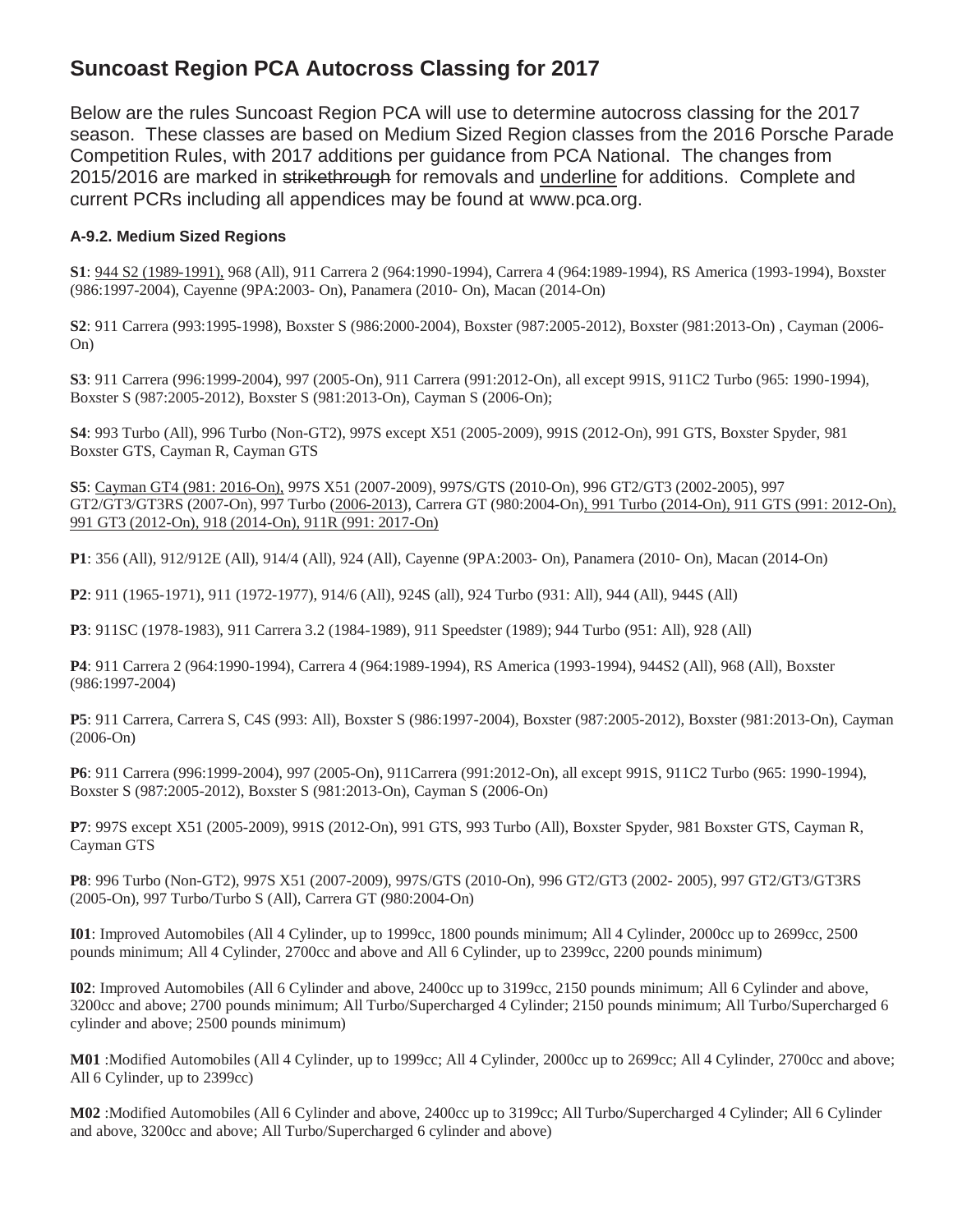## **A-2.5. Allowances**

Allowances are divided up into five categories: Free, Showroom Stock, Production, Improved and Modified.

## **IF THE PCR'S DO NOT SPECIFICALLY PERMIT A MODIFICATION, IT IS NOT ALLOWED EXCEPT IN MODIFIED.**

Some modifications are "free," that is, allowed without effect on classification. If certain modifications specified in the text are performed on your automobile, you will be moved to the Production, Improved or Modified class where that modification is permitted. In Modified, the rules specify the minimum requirements necessary to compete. General automobile technical specifications are listed in Appendix VI.

**A-2.5.1. Engine Swaps.** Only Porsche automobiles with Porsche-based engines and transmissions may enter the autocross.

**A-2.5.2. Update/Backdate Modifications (Production/ Improved).**Major assemblies, such as engines and transmissions, may be substituted if the parts are from the same series automobile. Some changes affect classification; others do not. (a) Changes Within Model Range: Automobiles may be updated or backdated without effect on classification provided the specifications remain within the boundaries of the model range for the automobile. Model ranges are defined in the chart below. Major specifications are given in Appendix VI.

## **MODEL RANGES**

| Series Models                 | Year |
|-------------------------------|------|
|                               |      |
|                               |      |
|                               |      |
|                               |      |
| 911: Any 911 Model1965-71     |      |
| Any 911 Model1972-77          |      |
|                               |      |
|                               |      |
| 911 Carrera 2/4 (964) 1989-94 |      |
| 911 Carrera (993) 1995-98     |      |
| 911 Carrera (996) 1999-05     |      |
| 911 Carrera (996 GT2) 2002-05 |      |
| 911 Carrera (996 GT3) 2003-05 |      |
| 911 Carrera (997) 2005-11     |      |
| 911 Carrera (997 GT2) 2008-13 |      |
| 911 Carrera (997 GT3) 2006-13 |      |
| 911 Carrera (991)2012-On      |      |
| 911 Carrera (991 GT3) 2014-On |      |
|                               |      |
|                               |      |
|                               |      |
|                               |      |
|                               |      |
|                               |      |
|                               |      |
|                               |      |
|                               |      |
|                               |      |
|                               |      |
| 911 Turbo (965)1990-94        |      |
| 911 Turbo (993)1996-98        |      |
| 911 Turbo (996)2001-05        |      |
| 911 Turbo (997)2006-13        |      |
| 911 Turbo (991) 2014-On       |      |
|                               |      |
|                               |      |
|                               |      |
|                               |      |
|                               |      |
|                               |      |
|                               |      |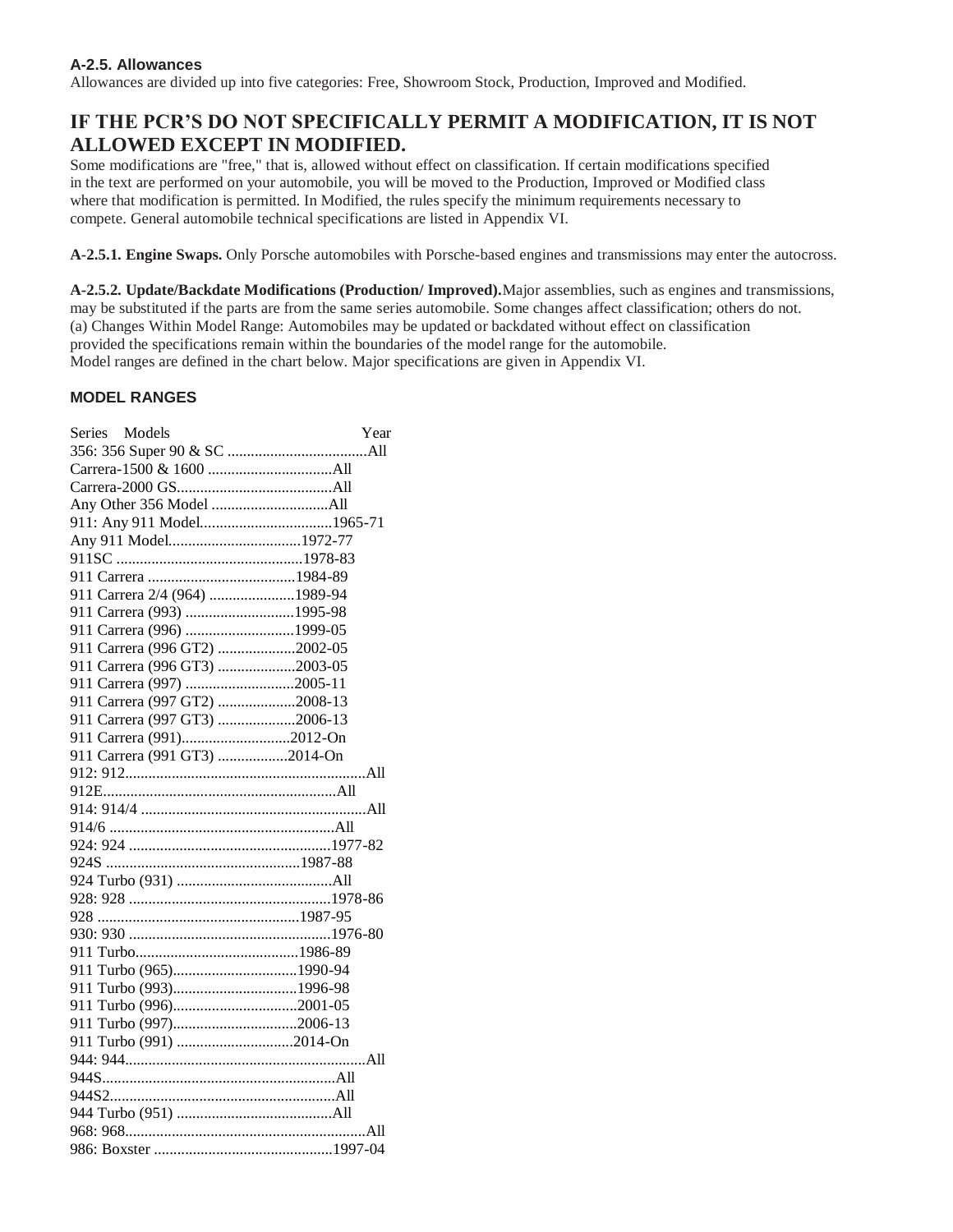| Cayenne Turbo 2003-On  |  |
|------------------------|--|
| Cayenne Hybrid 2012-On |  |
|                        |  |
|                        |  |
|                        |  |

(b) Changes Outside the Model Range: The degree of updating or backdating will, in most cases, affect the degree of class/category progression. Selective substitution, as opposed to complete substitution, may result in a category change. For instance, if only one or two major components (such as an engine and/or transmission) are substituted from outside the model range without completely updating or backdating the automobile, then the automobile may change categories. However, if an automobile should be completely updated or backdated, it would then be classed according to its new (substituted) model range. An example would be a 1972 911 engine installed in a 1967 chassis. Then to achieve a complete update, a 1972/1973 transmission and associated ring and pinion gear must also be installed plus the wheel base must be lengthened and the new weight must be in the 1972/1973 range. Items that do not affect performance need not be changed. Car must meet all specifications per Appendix VI.

**A-2.5.3. "Free"Modifications.** Safety equipment is free in all classes except Showroom Stock, provided limits of any class category are met. Items considered free include harness bars, fire extinguishers, non-factory seat belts, race seats, window nets, head rests, cut-off switches, tow hooks, seat back braces and required mounts for any of the above. In Showroom Stock, attachments points or mounts for any of these items may be left in the automobile, but the actual device will not be allowed to remain or be used if it could be considered to provide the driver or the automobile any performance advantage.

**A-2.5.4. Showroom Stock Modifications.** Unless otherwise specified in these rules, no alterations or modifications are allowed to these automobiles. Only original equipment manufacturer (OEM) wheels as originally specified and OEM tire sizes as originally specified for each specific model year are permitted. All Showroom Stock class tires must have a tread wear rating of 140 180 or greater. Wear and tear items, excluding tires, must be comparable in construction and specifications to the originally supplied factory components. Adjustments are permitted provided no modifications and/or alterations are necessary to achieve the desired adjustment. Automobiles must run with their spare tire, jack, lug wrench, owner's manual(s), tools, etc. Owner's manual(s) will be used to help verify questionable equipment options and designated wheel/tire sizes. No aftermarket equipment that might be reasonably perceived as performance affecting is permitted in these classes. Items included in this restriction include, but may not be limited to, aftermarket air filters, aftermarket exhaust systems, aerodynamic aids, computer chips, five/six point seatbelts, race seats, harness bars, roll bars, roll cages, etc.

**A-2.5.5. Production Modifications.** The Production category is for street automobiles altered beyond the Showroom Stock limits and older Porsches. The following adjustments, alterations or modifications are allowed in the Production class automobiles plus what was allowed in Showroom Stock. Automobiles may be updated to another model provided all of the automobile is brought up to that models specifications.

#### *A-2.5.5.1. Engine*

(a) Air Cleaner: The air cleaner may be removed or replaced with another type.

(b) Modified Ignition: Any modification is permitted, provided an original type distributor is used.

(c) Modified Carburetors: Any automobile originally carbureted may have any carburetor, provided the throttle bore and venturi dimensions are not changed from original specifications. Jet sizes may be changed. 911 models with mechanical fuel injection or Solex carburetors may change to replacement carburetors that have throttle bores no larger than 40mm. 914 models may be converted to carburetors with throttle bores no larger than 40mm.

(d) Fuel Injection: No substitution of performance affecting components for mechanical fuel injection is permitted. Any DME EPROM chip may be used except for those chips programmed to alter turbo boost. No modifications to the intake manifold are allowed.

(e) Wet Sump Modifications: If an automobile has a wet sump lubrication system, the sump may be modified to ensure a constant source of engine lubrication at the oil pickup tube. If an automobile has a dry sump lubrication system, no modifications are permitted.

(f) Modified Oil Cooler/Filter: The addition of any oil cooler and/or filter is permitted.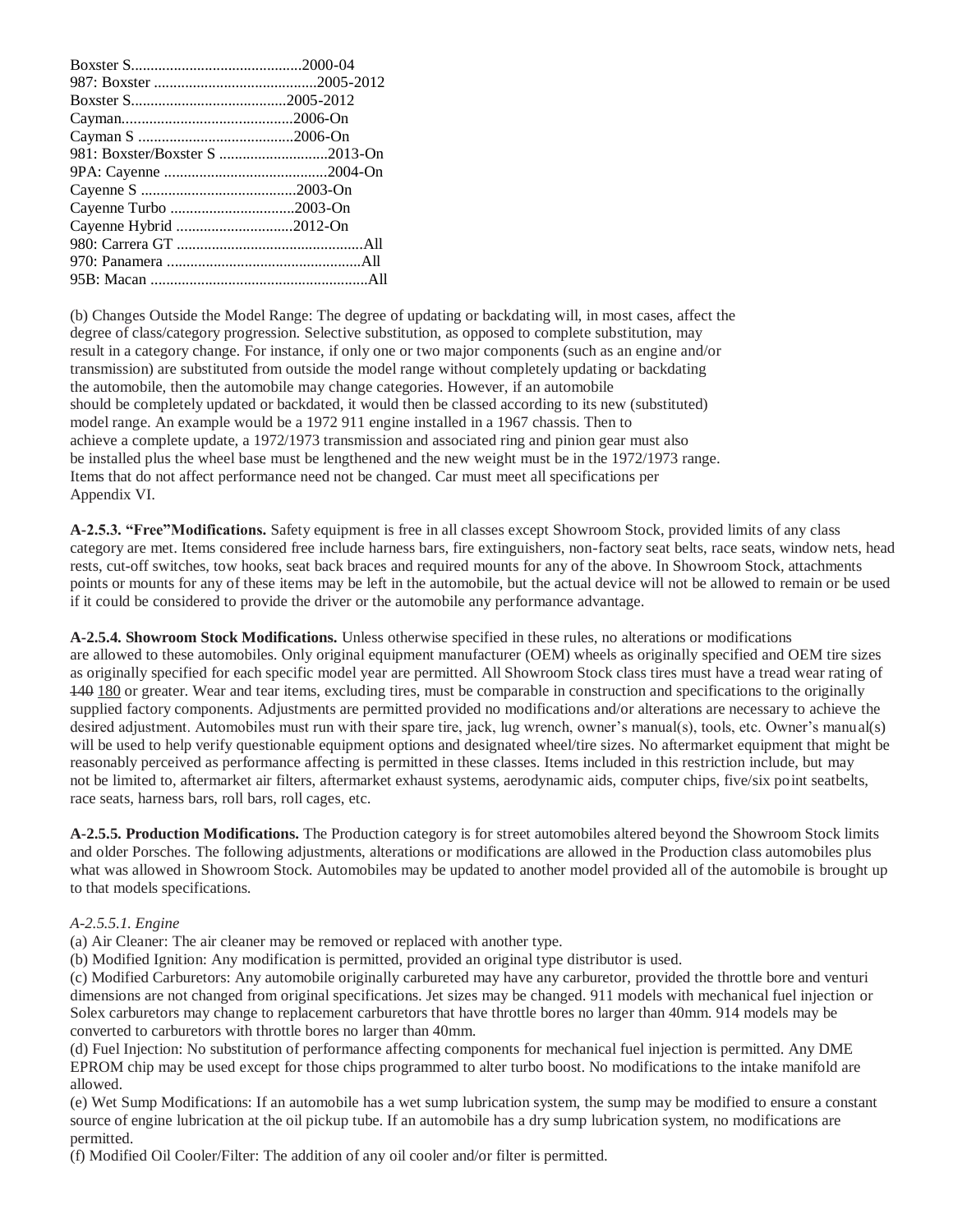(g) Substituted Roller Bearing Cranks: For 356-based or Carrera 4-based engines, any roller bearing crank may be used. Plain bearing cranks may be substituted for roller bearing cranks. Counterbalanced cranks are permitted.

(h) Balanced Engine: Balancing of internal engine parts is permitted.

(i) Camshafts: The stock camshaft must be used.

(j) Exhaust Modifications: Alternate exhaust systems are permitted after the head(s) for automobiles with or without catalytic converters. Headers are permitted. A muffler is required. Air pumps may be removed.

(k) Air Conditioning: Removal is permitted provided original automobile may have been delivered without it.

(l) Overbore: Overbore is allowed up to 1.2MM(0.047").

(m) Gasoline: Any grade of automotive gasoline available to the general public through normal retail service stations is permitted. (n) Clutch: Any model clutch is allowed. Rubber center clutch discs may be replaced with spring discs. The flywheel may be lightened.

(o) Velocity Stack: Velocity stacks may be added or modified.

(p) Compression Ratio: Engine compression ratio's may be increased up to .5 points from U.S. production specifications.

(q) Fuel Pump: Fitting of an electric fuel pump is permitted.

(r) Chain Tensioners/Guards: Any chain tensioner or guards are permitted.

(s) Battery: Any battery may be used. Those automobiles delivered with two batteries may remove one.

#### *A-2.5.5.2. Suspension*

**(**a) Limited Suspension Adjustments: Any adjustment of the standard suspension components is permitted, provided no machining is required for the adjustment. Factory components must be used for mounting of struts and shock absorbers to the body.

(b) Alignment: Any adjustment may be made provided no other change is necessary to make the adjustment.

(c) Coil Springs/Torsion Bars: Any coil spring may be replaced by any other coil spring. Any torsion bar may be replaced by any other torsion bar as long as they are of the same type and mount in the same manner without modification to the chassis or suspension components.

(d) Shocks Absorbers: Any shock absorber may be used provide it has no more than a single adjustment.

(e) Adjustable spring perches are allowed.

(f) Sway Bars: Any anti-sway bar may be installed. Sway bar may not be adjustable from the cockpit.

(g) Rear Camber Compensation (356 Only): Any rear camber compensating device may be used.

(h) Bushings: Non-standard (non-elastic) suspension bushings may be used.

(i) Shock Tower Brace: A front and/or rear shock tower brace may be used in any automobile provided that:

(1) it can be quickly and easily removed, it must be a bolt-in component. Any number of attachment points may be used; (2) all

attachment points are within three inches of a vertical plane passing through the top center of the shock absorber.

(j) Spring Plates: Adjustable spring plates are permitted on any automobile not so equipped from the factory.

(k) Tie-Rod Ends: The use of 911 Turbo tie-rod assemblies is permitted.

(l) Hydro-pneumatic Suspension: Removal of this suspension is not only allowed but is encouraged.

(m) A-arms: 924/944/968 series may use aftermarket a-arms provided suspension geometry is not altered.

## *A-2.5.5.3. Brake/Wheel/Tire*

(a) Tires: All tires must be Department of Transportation (DOT) approved. Any DOT listed tire may be used providing they have a visible tread, have DOT wear indicators and have visible tread across the entire tread surface. These may be "R" type tires. Tire aspect ratio and width is free but must fit under the stock fender wells. Tires must be marketed nationally and generally available to all competitors. The cord may not be visible before, during, or after runs. Recapped tires or re-grooved tires are not allowed. Competitors are responsible for policing the "rubbing tire" rule and protests must be made before timed runs.

(a)Tires: All tires must be Department of Transportation (DOT) approved. Any DOT listed tire may be used providing they have **a**  minimum tread wear rating of  $\frac{140}{180}$  (unless the tire is N-spec and the tire comes as factory equipment), have DOT wear indicators and have visible tread around the perimeter and across the entire tread surface. Tire aspect ratio and width is free but must fit under the stock fender wells. Tires must be marketed nationally and generally available to all competitors. The cord may not be visible before, during or after runs. Re-capped tires or grooved tires are not allowed. Competitors are responsible for policing the "rubbing tire" rule and protests must be made before timed runs.

(b) Track Width: Modifications to track width are permitted provided no modifications to the automobile, other than increasing the stud length, are performed. Increase may not be more than 1.0" over stock. Only 356 models with drum and very early disc brakes may use individual spacers for each wheel stud.

(c) Brakes: Pads, linings, and brake lines of any manufacture may be used. Any type of brake cooling may be used. Rotors may be drilled or slotted. Brake bias valve may be changed but cockpit adjustable valves are not permitted.

(d) Increased Rim Width: Rim width may be increased up to 1.0" over the widest rim available from the factory (front and rear respectively; see Appendix V) for that model range so long as the width does not extend beyond the stock fender width as measured from the top of the tire and fits the stock fender wells.

(e) Wheels - Wheel diameter can be the same diameter as available from the factory for the model range of the automobile, or plus or minus 1 inch from the stock diameter.

(f) Spare Tire: The supplied spare tire may be removed

*A-2.5.5.4.Chassis/Body/Interior*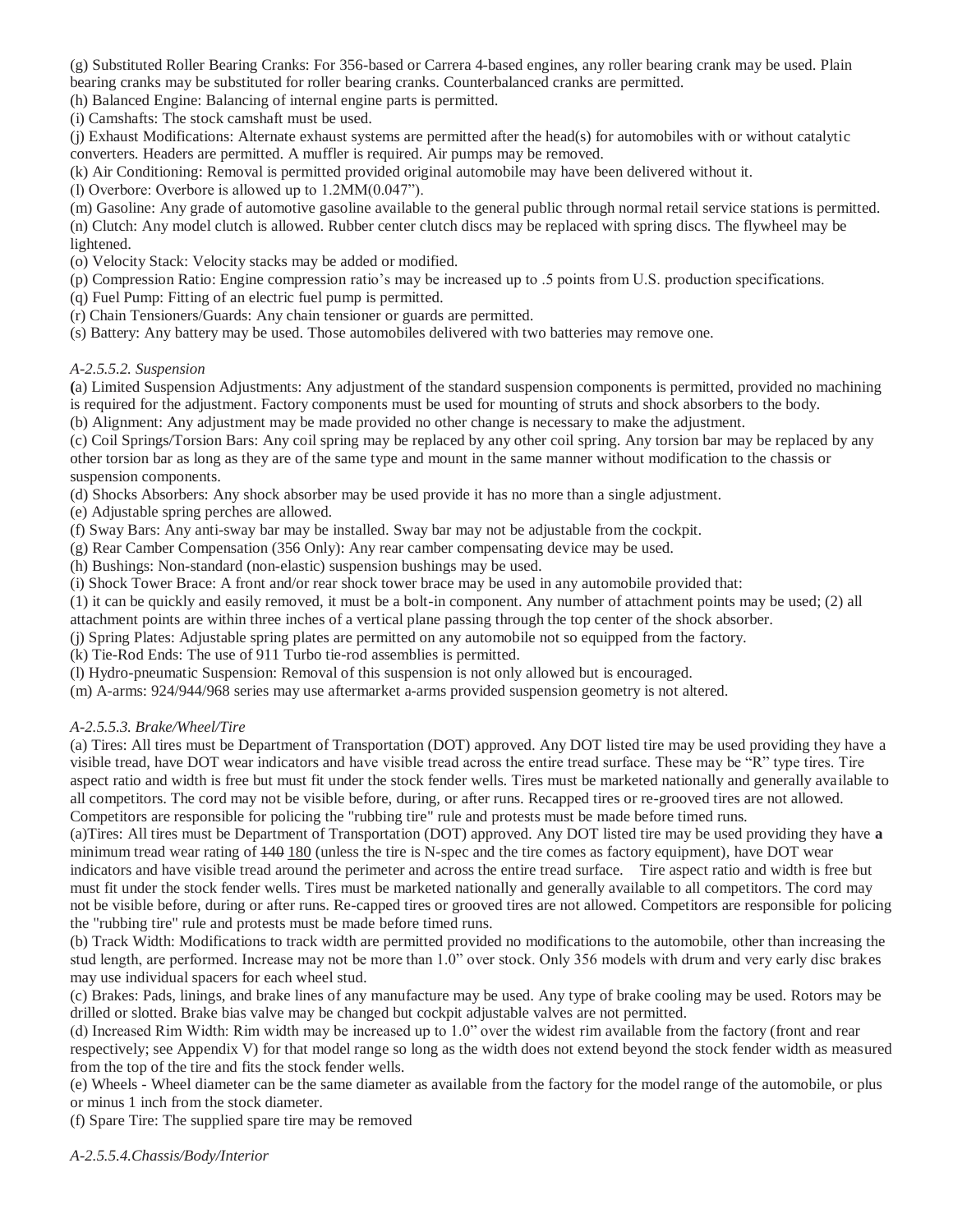(a) Limited Fender Modifications: Fenders (including wheel openings) may be modified provided the tirewheel- spacer combination and ride-height setting used could be used without the fender modification (i.e., could be used on an unmodified automobile of the same model and year.) In the event of a protest, the entrant must be able to prove compliance with this rule.

(b) Interior Modifications: Any accessory, gauge, or indicator may be fitted if its purpose is to improve driver or passenger comfort or convenience and provided such items have no effect whatsoever on mechanical performance. Alternate seats may be used and floor mats may be removed. Any steering wheel is allowed.

(c) Roll Bars: Roll bars are permitted. Full interior roll cages are not permitted.

(d) Spoilers: Any rear spoiler, unless as delivered as a factory option, is permitted provided the leading edge of the spoiler is attached to the automobile, the spoiler is no wider than the stock body width and the spoiler doesn't exceed 5" in height from the leading edge.

(e) Air Dams: Any front air dam, unless as delivered as a factory option, is permitted provided it does not extend to less than 3" above the ground and not forward of the front bumper.

(f) Seam Reinforcement (914 Only): Seam reinforcement kits are permitted "free" on 9l4s, provided each reinforcement is limited to a single seam and that all reinforcements combined do not substantially increase the rigidity and stiffness of the chassis. It is recommended to 914 model owners to have the chassis inspected for rust on a periodic basis.

(g) Bumpers: Bumpers may be removed on any 356 series automobile.

(h) Weight: Automobile must meet minimum weight. Ballast is not allowed.

(i) Bolt-on windshields: Bolt-on windshields may be removed.

(j) Jack/Tools/Manuals: Removal of jack, tools and owners manual(s) is allowed.

#### *A-2.5.5.5. Transmission*

(a) Limited Slip: Only automobile models as could have been ordered from the factory with limited slip may use the same factory limited slip.

(b) Gear Shift Linkages: Gear shift linkages may be modified or exchanged. This permits the use of a short shift kit in any automobile or the use of side-shifter transmission in any 914.

**A-2.5.6. Improved Modifications.** The improved category is for street vehicles with modifications beyond those allowed in the Production Category. The modifications are limited but much more liberal than those in the Showroom Stock or Production Categories. The following adjustments, alterations, or modifications are allowed in the Improved class automobiles plus what was allowed in the Showroom Stock and Production classes.

#### *A-2.5.6.1. Engine*

(a) Mufflers: Mufflers may be removed provided this is permitted by the event organizer and the local authorities/jurisdiction.

(b) Ignition: Any ignition system is allowed provided the same number of spark plugs is retained.

(c) Gasoline: Any gasoline is permitted.

(d) Engine Substitution: Any Porsche engine is permitted in any automobile.

(e) Fuel Management: Automobiles may use any fuel management/induction system including chips or other means that alter turbo boost. Turbochargers or superchargers are permitted.

(f) Compression Ratio: Engine compression ratio's may be increased up to 1.0 points.

(g) Battery Location: The battery may be located anywhere within the automobile.

(h) Intake System: Any intake system may be used.

(i) Wet/Dry Sumps: Any change or addition is permitted.

#### *A-2.5.6.2. Suspension*

(a) Shocks Absorbers: Multi-adjustable or remotely adjustable shock absorbers are permitted.

(b) Camber Plates: Camber plates are permitted. Machining of factory mounting points is permitted to allow greater suspension adjustment.

(c) Raised Spindle: Raised spindles are permitted on strut type suspensions.

(d) Suspension Mounts: Any suspension mount may be used provided the number of mounting points and mounting locations remain as factory.

(e) Suspension Arms: Any suspension arm may be used provided use requires no other automobile modifications. For example, this includes the use of any lower control arm, tie-rod assembly and/or bump steer kit.

## *A-2.5.6.3. Wheel/Brake/Tire*

(a) Brakes: Any brake modifications are permitted. Any brake biasing valve is permitted.

(b) Tires: Any DOT tire is permitted. The cord may not be visible before, during or after official timed runs.

(c) Track Width: Modifications to track width are permitted up to 2.0" over stock. Only 356 models with drum and very early disc brakes may use individual spacers for each wheel stud.

(d) Increased Rim Width: Rim width may be increased up to 2" over widest rim available from the factory (front and rear

respectively; see Appendix V) for that model range so long as the width does not extend beyond the fender.

(e) Wheels: Wheels may be any diameter.